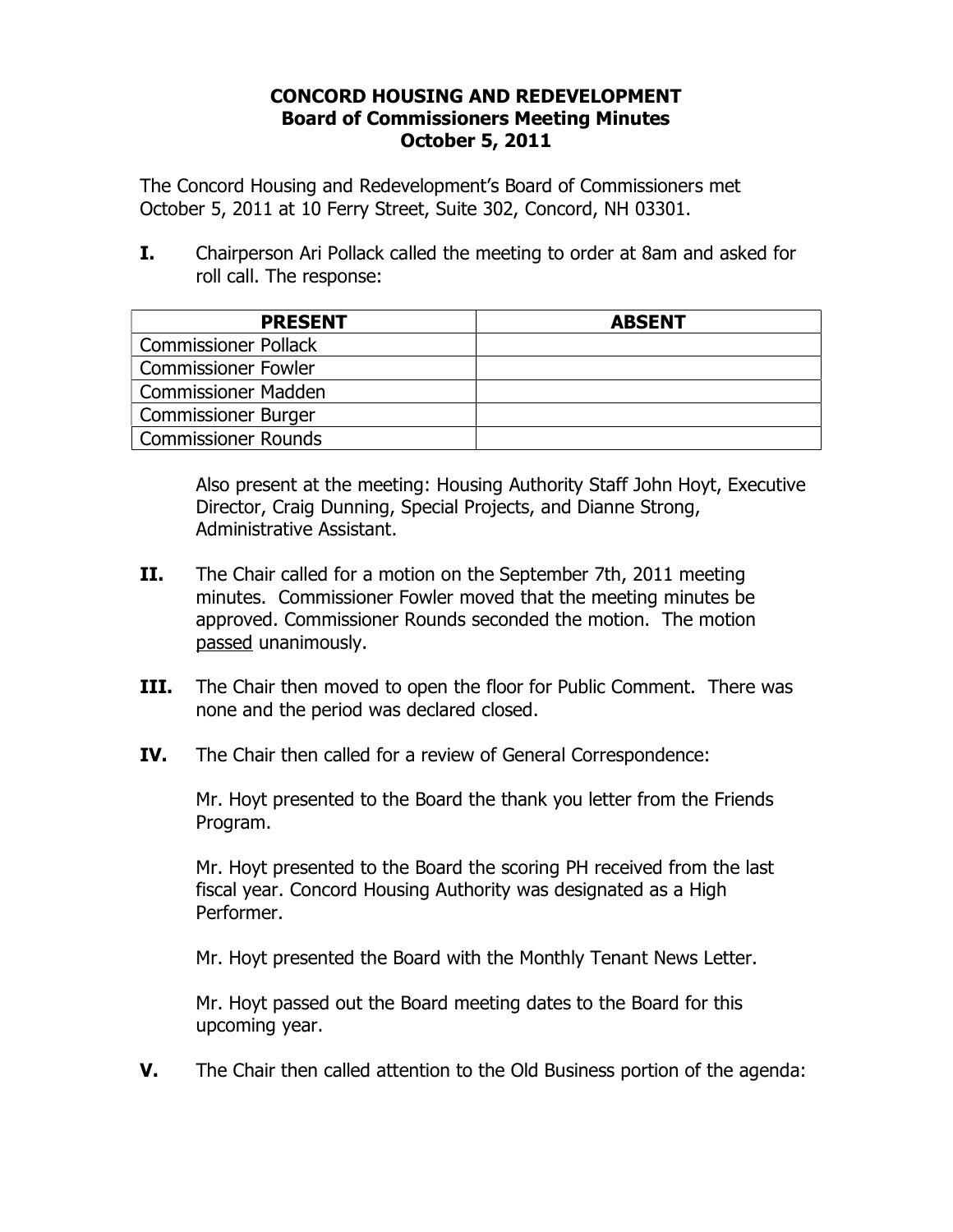# **1. Pitman Place:**

Mr. Dunning gave a brief update to the status of Pitman Place; he stated they are almost in the  $2^{nd}$  phase of the project. Mr. Dunning stated that the community room, food pantry and bathroom are complete and functioning in the south tower of the building. The north tower has been gutted and is in the process of pouring the slabs and installing the drainage. This work should move quickly and Sullivan Construction states it should be complete by November 15<sup>th</sup>, 2011. Mr. Dunning did mention some concerns he has and will be attending a meeting with Sullivan Construction today to go over those concerns.

# **2. Haller Apartments-JP Pest Services:**

Mr. Hoyt stated that the results from JP Pest Services have been monitored and very effective in our battle with Bed Bugs. The likely hood of significant Infestation is low. He cautioned the Board that we will never eliminate bed bugs we can only hope to keep instances to a minimum. Staff and JP Pest Service will continue to do random and continuous inspections at all the properties.

# **3. Green Street:**

Mr. Hoyt noticed the Board that the current Ferry Street office will be closed on October  $7<sup>th</sup>$  and October  $11<sup>th</sup>$  for the move and Administration will re-open on October 12, 2011 at the new Green Street office.

# **4. Other Business:**

Chairman Pollock re-opened the discussion on the Gabrielli property located in Penacook NH and development in general. After discussion the Board consensus was to encourage Mr. Hoyt to look for other opportunities for expansion and bring those ideas back to the Board.

There was no other Old Business to be discussed and the period was declared closed.

- **VI.** The Chair then called attention to the New Business portion of the agenda:
	- **1. 2012 Budget-What's happening in Washington D.C.:**  Mr. Hoyt discussed with the Board what is currently being heard from Washington; PH Operating Fund and Section 8 HAP payments funding appear to in line with CH&R budget. The Capital Fund and the Administrative Fee used to operate Section 8 look like 30% to